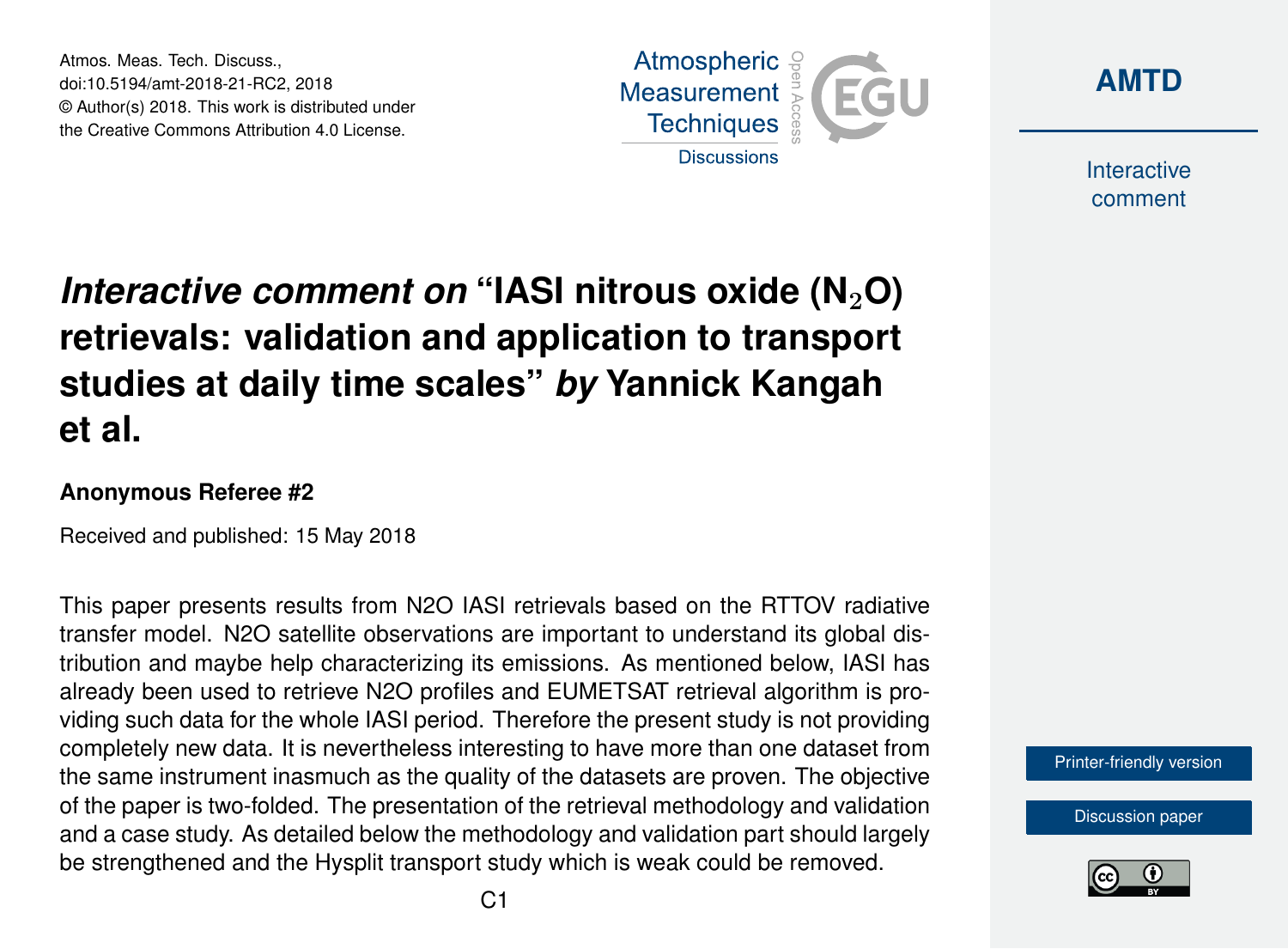Overall the quality of this study is not good enough to be published in AMT. I have major concerns about the originality, the methodology and the results that are presented in the paper.

### I-Originality of the work

There are other studies on IASI N2O retrievals which are not sufficiently acknowledged and discussed. One of the first publication about N2O IASI retrievals is Garcia et al. (AnnGeo, 2013). Based on one year of data they show that the N2O EUMETSAT v5 product (August et al., JQSRT, 2012) provides a good agreement with FTIR data at Izana for the 10-14 km vmr. Garcia et al. (AMT, 2016) make a comparison between the EUMETSAT v5 product and the Izana FTIR data for 4 years. These comparisons show a very good agreement (R=0.87) for the total columns annual cycle. In their latest paper Garcia et al. (AMTD, 2017) show a good agreement between IASI N2O and HIPPO data. The authors should use these previous studies in details rather than just citing them. In particular they should discuss and compare their retrieval methodology, characterization and results with those described in these papers throughout the manuscript.

IASI-A is flying since 2006 and the present paper presents retrievals for validation with HIPPO data and a series of situations over a limited region for a very limited time period. It is possible to accept such a limited study for a very recent mission but difficult for a ten years mission with previous studies much more extended already published. Indeed, as mentioned above, in their latest studies Garcia et al. have taken advantage of the long time series to make robust statistics and they have used different available validation datasets such as long term FTIR profiles and columns at Izana and GAW insitu data (see reply to reviewers in Garcia et al., AMTD 2017) and HIPPO campaigns. The present paper would be more convincing if it could prove that the new IASI N2O retrievals provide robust information about the N2O variability taking advantage of the large IASI period which is not yet the case.

**[AMTD](https://www.atmos-meas-tech-discuss.net/)**

**Interactive** comment

[Printer-friendly version](https://www.atmos-meas-tech-discuss.net/amt-2018-21/amt-2018-21-RC2-print.pdf)

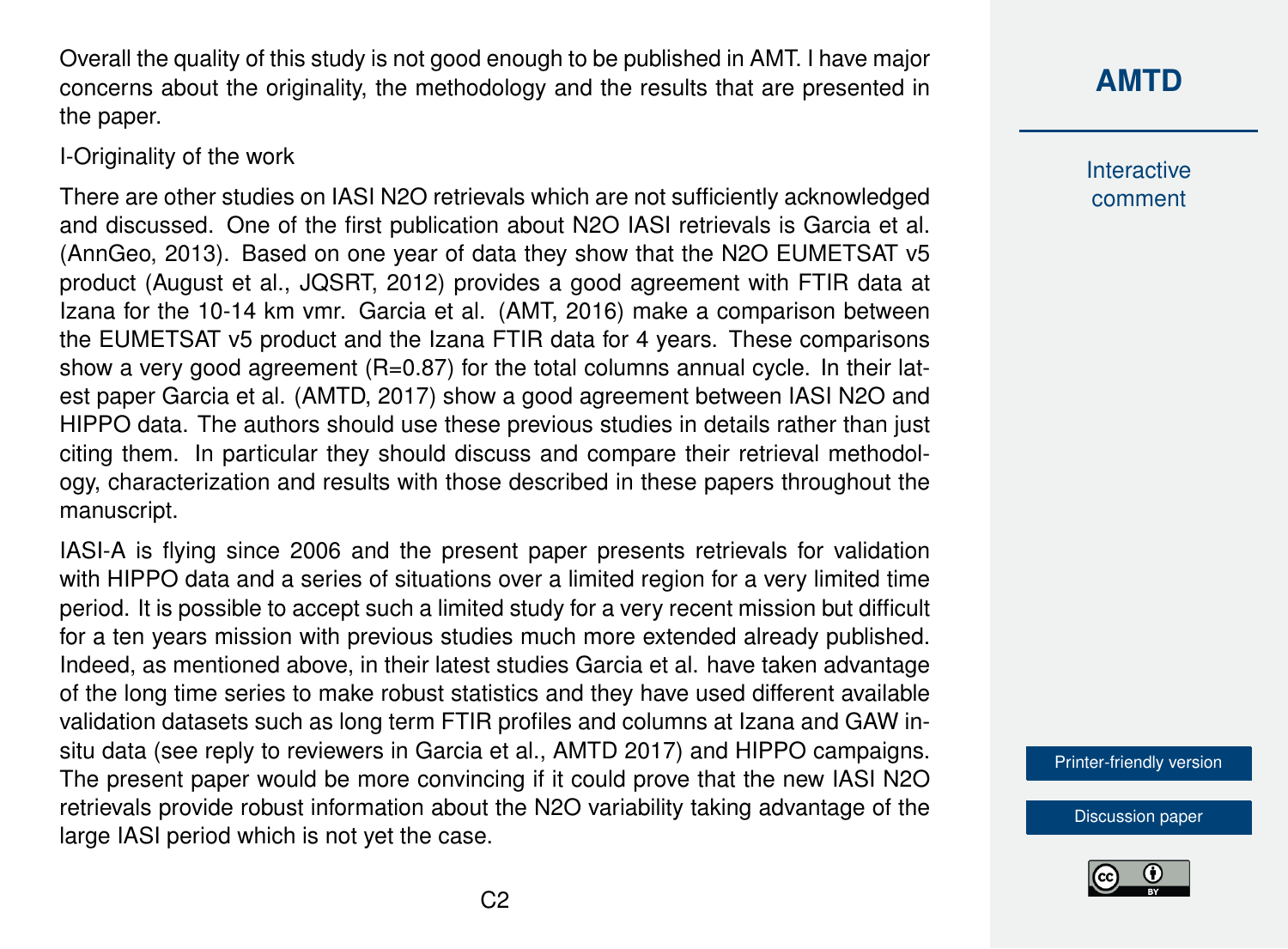### II-Methodology:

The retrieval methodology is not fully presented and justified. In page 5 the basic equation of the OEM are rewritten which is unnecessary. They are described and explained in Rodgers (2000) and many other publications and can therefor be removed and replaced by more interesting information. Indeed, the retrieval strategy itself is hardly described and justified. Many auxiliary parameters are retrieved together with the absorbing gases profiles but no justifications and no discussion about these retrieved parameters are given.

i-Contamination Factor: This part is interesting because it allows to document how uncertainty on an auxiliary parameter will impact the retrieved target state vector. Nevertheless it is only valid for auxiliary parameters that are kept constant and are not retrieved together with the target parameters. In case of retrieved parameters, it only gives an idea of the parameters which retrieval will mostly interfere with the target parameters but does not allow us to know the quantitative impact on the target parameters. The authors should explain that this methodology is not quantitative for retrieved parameters.

ii-Atmospheric temperature retrieval: Why is the atmospheric temperature retrieved together with N2O and the other interfering species? Where is the information about the atmospheric temperature profile coming from? Atmospheric temperature is normally retrieved from CO2 lines assuming constant CO2 vmr's. CO2 or other gases vmr's are retrieved assuming constant atmospheric temperatures. These procedures avoid mixing between T and gases retrievals. Here there are some CO2 lines in the B2 band but the most likely is that the temperature is retrieved from other absorption lines such as N2O. The risk of contamination and interference is therefore major. This is actually shown by figure 5 and 6 where the CF are drawn. Atmospheric temperature uncertainties have the largest impact on N2O retrievals in both B1 and B2 with CF a factor of 4 of more larger than for the other parameters in the mid-upper troposphere. As stated above, this means that the T and the N2O retrievals are not independent. Therefore

# **[AMTD](https://www.atmos-meas-tech-discuss.net/)**

Interactive comment

[Printer-friendly version](https://www.atmos-meas-tech-discuss.net/amt-2018-21/amt-2018-21-RC2-print.pdf)

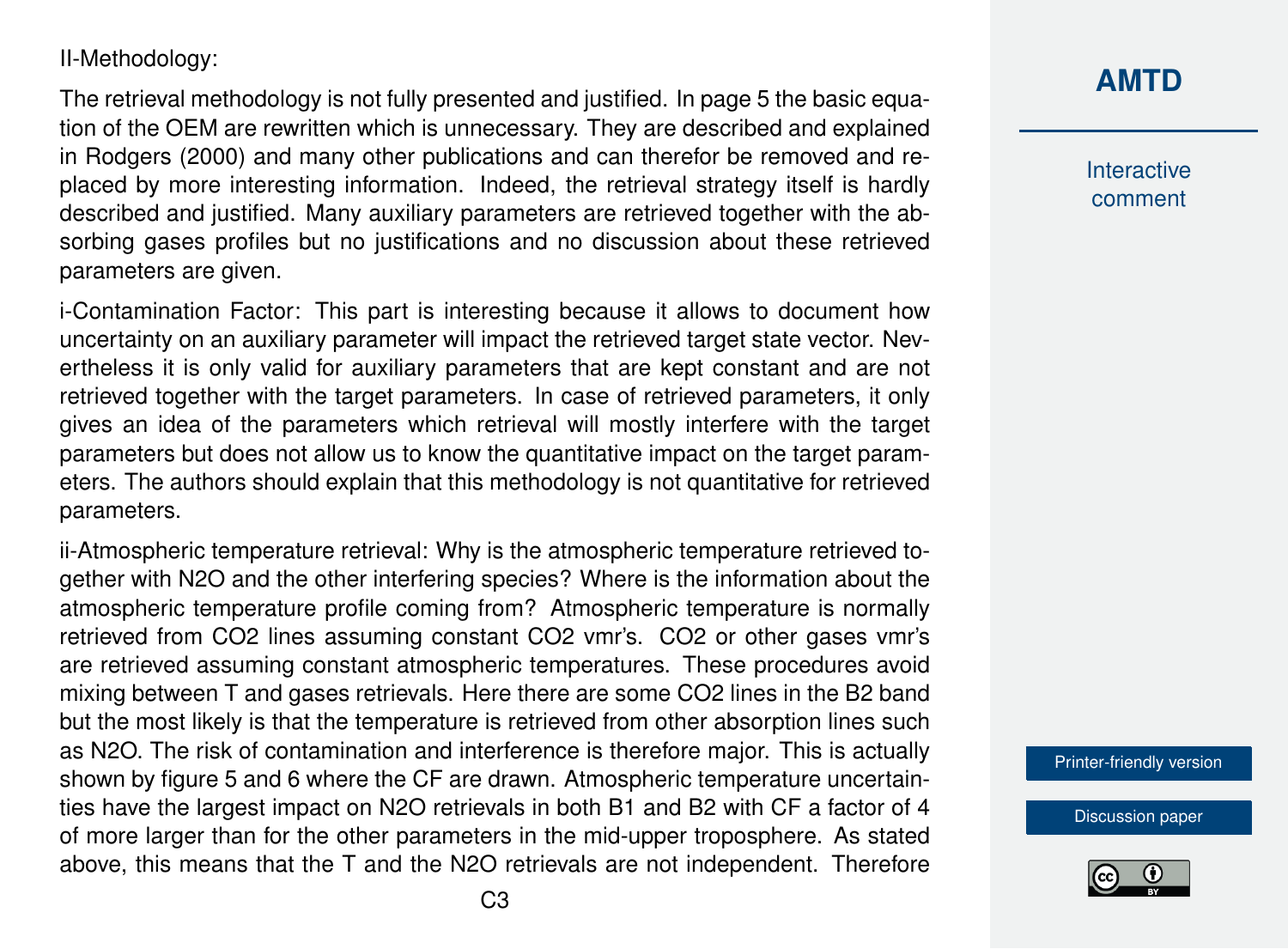high (low) N2O could be caused by high (low) T or the other way around but the impact cannot be determined because of the joint retrieval.

iii-Emissivity retrieval: The authors state that in RTTOV the ocean emissivity is parameterized and that land emissivity is prescribed by an atlas. They call these emissivities a priori emissivities and retrieve surface emissivity in their procedure. Are the emissivities spectrally varying in RTTOV? How are the emissivity jacobians computed in RTTOV? Are they the same over sea and over land? It would be interesting to see results from emissivity retrievals and the differences over sea and land and over different types of land. Surface temperature and surface emissivity are parameters with signatures hard to discriminate in a small spectral window such as B1 or B2 as they basically give the background slope. The retrieval of both parameters is probably redundant. The authors should give information about how much the spectral chisquare has been improved when surface emissivity is retrieved and about the improvement it provides on the validation dataset. In case of no or too small improvements, the retrieval procedure has to be reconsidered without emissivity retrieval.

iv-Validation: Equation 10 is applied to the HIPPO profiles to take the IASI vertical resolution and the impact of the a priori profile into account. Nevertheless, in order to apply this equation, the validation profiles have to cover the whole atmosphere. How and with what data are the tropospheric HIPPO profiles completed above the aircraft profiles top? How is the tropopause altitude taken into account? Concerning the comparison between the empirical and the theoretical errors there is a conceptual error. The authors compare the standard deviations of the differences between smoothed validation profiles and retrieved profiles (Emp) to the theoretical error (sum of smoothing and measurement errors Theoret) (Fig. 4). But as the validation profiles are smoothed by equation 10, the smoothing error is already taken into account and Emp has to be compared to RetNoise. As RetNoise is larger than Smooth this would not make a big difference. The other way is to compute the differences between the retrieved profiles and the raw validation profiles and to compare Emp with Theoret. Furthermore, the

# **[AMTD](https://www.atmos-meas-tech-discuss.net/)**

**Interactive** comment

[Printer-friendly version](https://www.atmos-meas-tech-discuss.net/amt-2018-21/amt-2018-21-RC2-print.pdf)

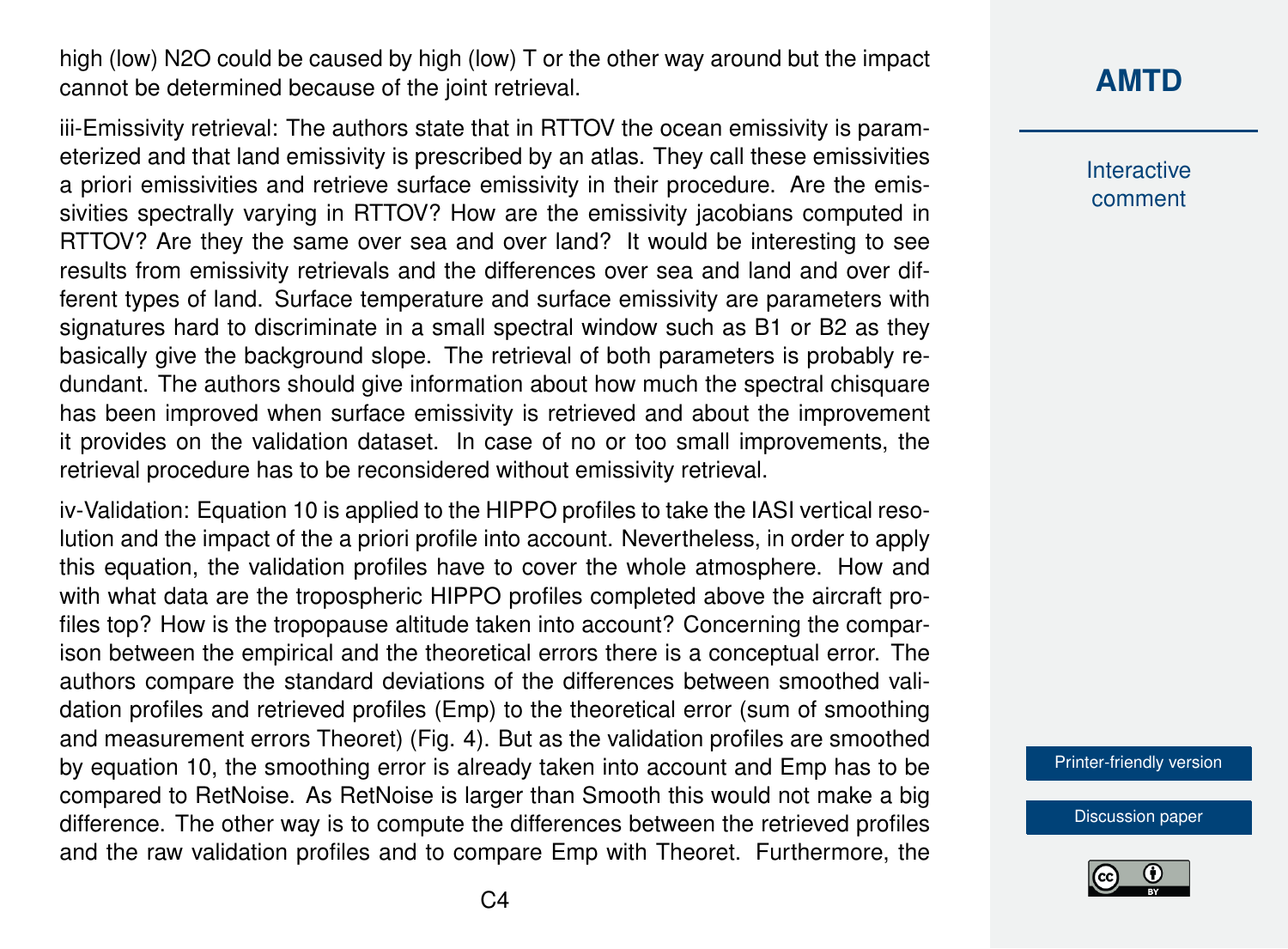authors have shown that T uncertainty is largely impacting N2O retrievals (see CF) but as they retrieve jointly both parameters they cannot compute the resulting error. If the T profile was kept constant as suggested above, the errors caused T uncertainty could be evaluated (see Rodgers 2000). The errors caused by the other parameters should also be taken into account to compute the Theroret error but the same problem arises. The authors compute the Se matrix to provide the smoothing error instead of using Sa. Nevertheless Sa should represent the actual N2O global variability as accurately as possible and is the matrix that should be used to compute the smoothing error in equation 7 (Rodgers 2000). Se computed from the HIPPO data is representative of oceanic N2O profiles for given periods and may underestimate the variability. If the authors think it is a better representation of N2O global variability they have to justify this choice and may use it also for the retrievals. Furthermore a graphic representation of Se (diagonal values and covariance/correlation) should be given and compared to Sa.

Instead of R we should have r2 which shows the percentage variation in the retrieved profile that is explained by the variations of the validation profile. Therefore R> 0.707 is needed to have more than 50% of the retrieved variability coming from the real variability. It is also important to have a comparison of the variability of the validation data and of the retrieved data. All this information (standard deviation of the differences, r2, variability) should be given synthetically with a Taylor diagram.

#### III-Results:

i-Validation The retrieval results are not fully convincing. When the whole HIPPO dataset is used, meaning the strongest statistics (N about 100), r2=0.18 for B1 and 0.36 for B2 implying only 18 and 36% of the retrieved variability explained by the actual variability. Even if based on a limited HIPPO dataset, Garcia et al. (2017) achieve a better correlation ( $r2 = 0.58$ ) whith a similar type of comparison as presented here. As they deal with a very close type of comparison, the results of Garcia et al. (2017) even in a paper under review should be discussed here. In most latitudinal bands (weaker

# **[AMTD](https://www.atmos-meas-tech-discuss.net/)**

**Interactive** comment

[Printer-friendly version](https://www.atmos-meas-tech-discuss.net/amt-2018-21/amt-2018-21-RC2-print.pdf)

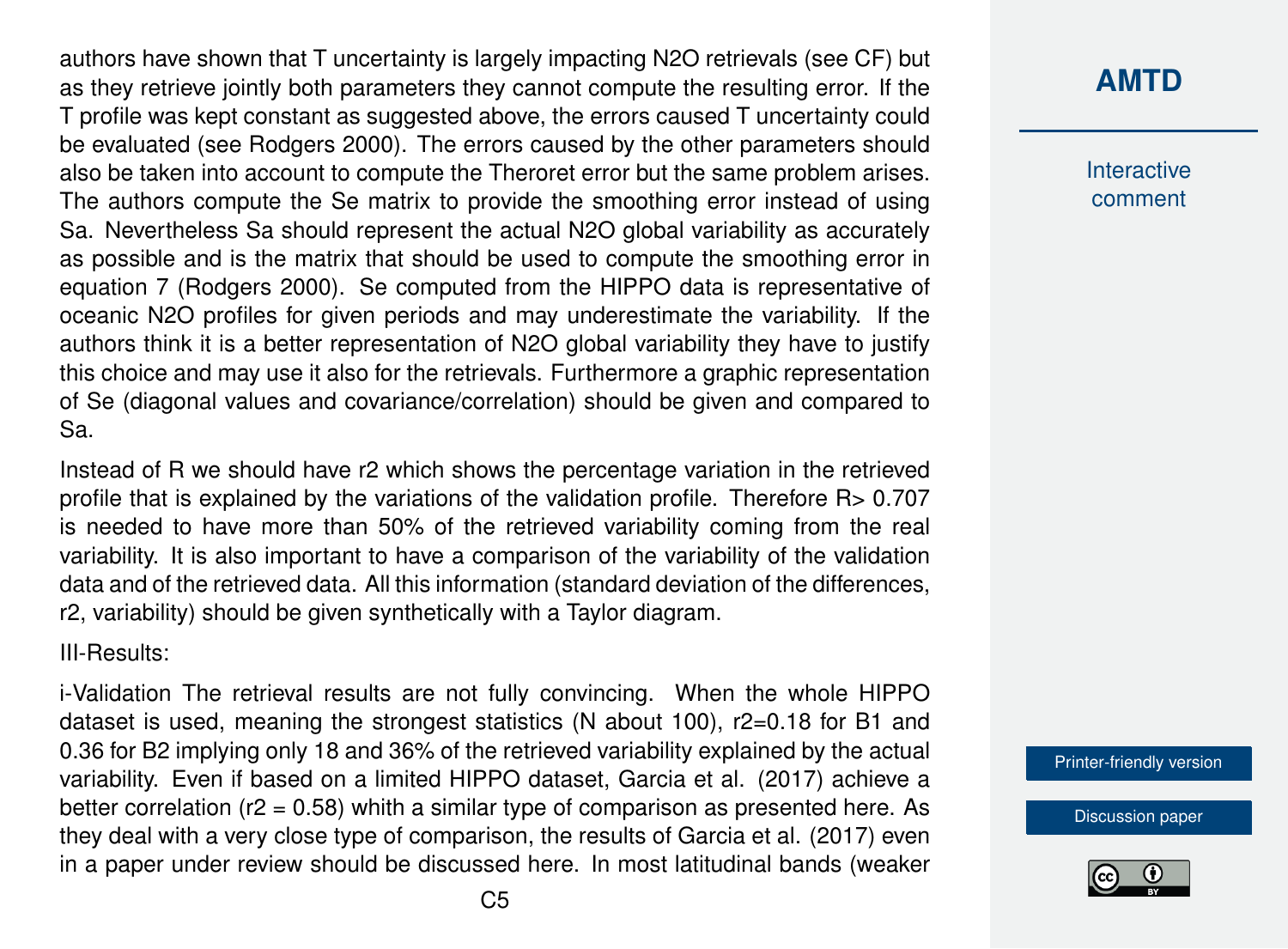statistics with  $N < 30$ ) r2 is lower than 0.5 especially in the B1 case with a maximum of 0.4 in the northern mid-latitudes. In the B2 case r2 is the highest (0.85) for the tropical southern latitudes. But in that case it is based on 12 points only which makes the statistics really poor and the high R is due to the fact that the points are separated in to clusters. Furthermore, in the best r2 cases (tropical southern and northern latitudes for B2) the slopes of the linear interpolation are much larger than unity (2.5 and 3.3) indicating a largely too strong variability of the retrieved vmr's compared to the validation vmr's. For northerm mid-latitudes  $r^2 = 0.4$  for B1 and 0.29 for B2 which are rather low values. Finally, the authors state that in summary N2O\_B1 and B2 are of sufficient quality to analyse N2O variations in the mid and high latitude regions. This conclusion is not really supported by the validation results as discussed above. Especially for high northern latitudes with  $r2 = 0.1$  for both B1 and B2, only 10% of the variability comes from the actual N2O variability. We would rather say that these data should not be used.

ii-Transport study The variability of IASI N2O at 309 hPa shown on Fig. 13 is probably coming from a tropopause height difference. As shown by the AvK's, IASI vmr at 309 hPa is sensitive to a very large altitude range (600-120 hPa). Therefore it is equivalent to a N2O column or mean vmr over this range. When the tropopause changes from ∼100 hPa in the tropics to ∼250 hPa in the extratropics, the corresponding N2O columns mechanically change because the N2O vmr is lower in the stratosphere than in the troposphere. The authors attribute the N2O enhancement to upward transport from the Asian BL and horizontal transport within the anticyclone. This is also probably the case as shown by an extended literature based on satellite CO observations (Park et al., JGR, 2007...). Nevertheless, N2O is a well mixed gas and the quantification of such an effect is rather complicated. Surface in-situ data generally show a very limited seasonal variability of the N2O mixing ratio even in emission regions. Therefore the Asian BL is probably not N2O enriched as it is CO enriched. If the authors have evidence and data to document an important N2O enrichment during the monsoon in south Asia they should provide and discuss it. Another element that tends to

### **[AMTD](https://www.atmos-meas-tech-discuss.net/)**

**Interactive** comment

[Printer-friendly version](https://www.atmos-meas-tech-discuss.net/amt-2018-21/amt-2018-21-RC2-print.pdf)

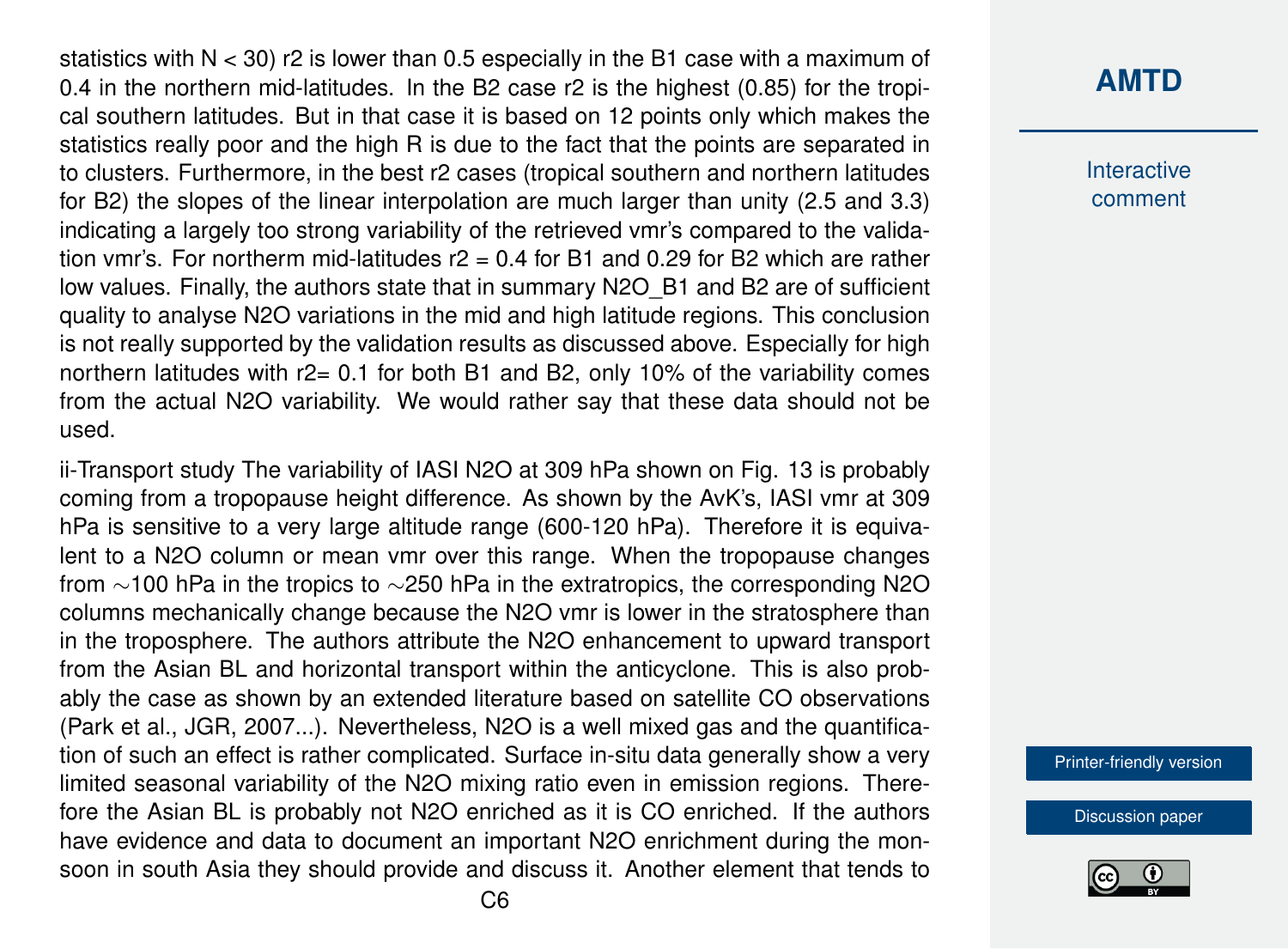strengthen the tropopause effect is that the IASI N2O high values are not limited to the anticyclone boundaries but to the whole tropical region. See in particular the high N2O band between 15 and 5◦N which is outside of the anticyclone (the southern boundary of the anticyclone is at about 15◦N). In order to have a better idea of the tropopause versus BL transport effects (I) the region of Fig. 13 should be extended both in latitude and longitude (ii) the boundaries of the anticyclone should be provided on Fig. 13 based for instance on PV values (see Ploeger et al., ACP, 2017) or on geopotential height values (e.g. Randel and Park, JGR, 2006). The Hysplit study is based on online simulations and simply shows that on the southern edge of the anticyclone, transport is westward which is expected. It does not prove that the air parcels are coming recently from the south Asian BL (the backtrajectories end up between 700 and 300 hPa and with a tenths of trajectories the statistics are very poor when Lagrangian studies are performed with millions of air parcels) nor that N2O enhancements over the whole tropical band could be due to such a transport process. The Hysplit part is therefore largely insufficient to draw conclusions and could be removed. The literature is rich enough about the subject of upward transport of BL air masses to the UTLS and trapping of pollution into the anticyclone. See for instance the Lagrangian modeling study of Bergman et al. (2013). References to this extended litterature are enough.

IV-Minor comments:

p2l20-29: To my knowledge, the first paper to deal with tropospheric N2O retrievals from a satellite instrument is Chedin et al. (GRL, 2002). It shows very interesting results concerning the N2O evolution based on the TOVS instrument. This ref should be cited in the paper. p3l16: Turquety et al. (2004) does not concern IASI O3 retrievals. There are a number of recent refs concerning IASI O3 retrievals. P4l17-18: the authors should give a recent reference to justify their choice of NEDT. P5l16: the authors should give a ref or a detailed explanation that justify the shape of their a priori covariance matrix. We also need information about the shape of the a priori matrices for the other retrieved profiles (are they diagonal?). P6l2: the choice of 30% for the a priori

# **[AMTD](https://www.atmos-meas-tech-discuss.net/)**

**Interactive** comment

[Printer-friendly version](https://www.atmos-meas-tech-discuss.net/amt-2018-21/amt-2018-21-RC2-print.pdf)